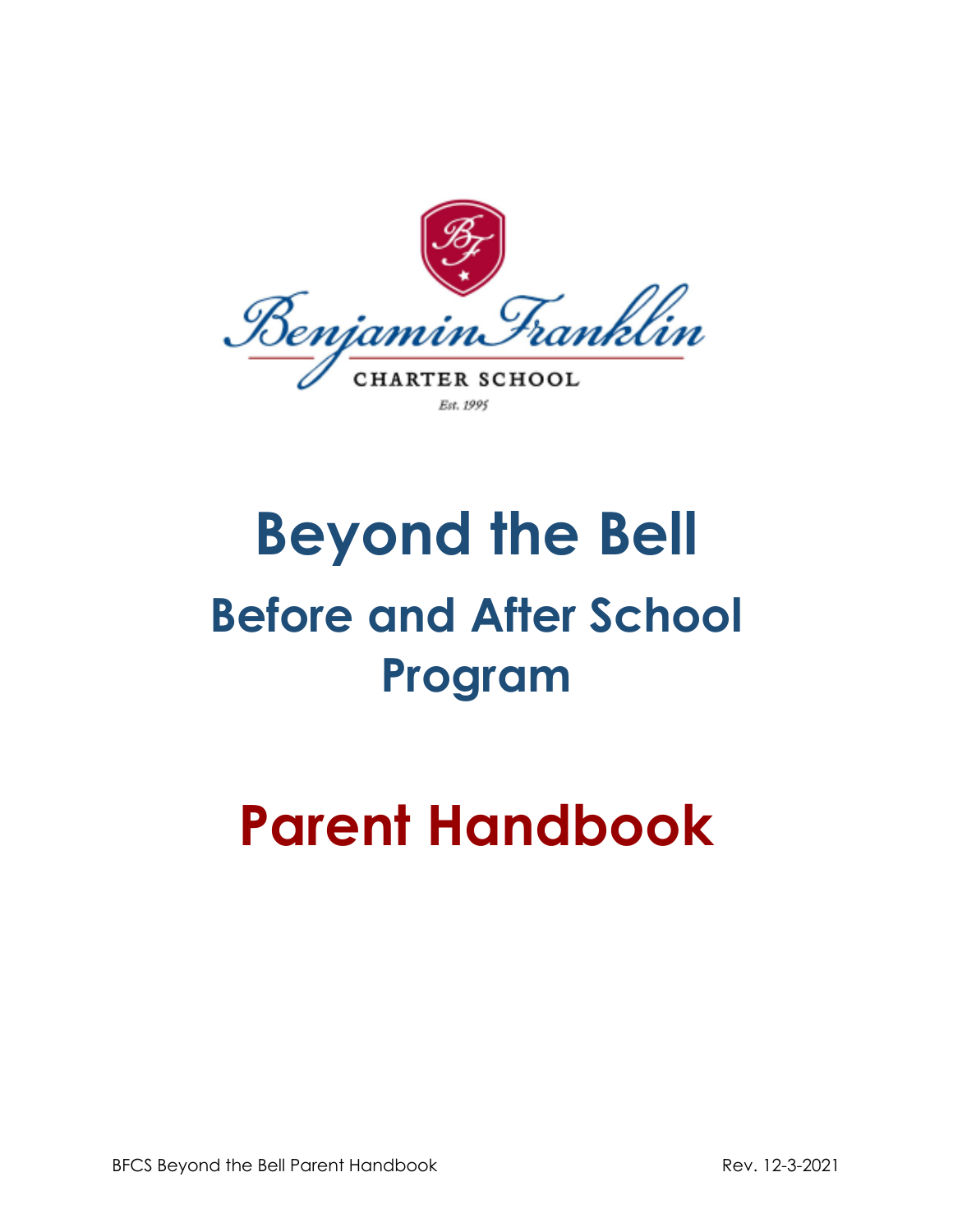## **Contents**

<span id="page-1-0"></span>

| BFCS Beyond the Bell Childcare Service Classification | $\overline{2}$ |
|-------------------------------------------------------|----------------|
| General Beyond the Bell Program Standards             | $\mathbf{2}$   |
| <b>Immediate Access</b>                               | $\overline{2}$ |
| Beyond the Bell Care Registration, Hours, and Rates   | 3              |
| School Day Before and After School Care Rates         | 3              |
| <b>Intersession Care Rates</b>                        | 3              |
| <b>Additional Fees and Rates</b>                      | 4              |
| Public School Tax Credit                              | $\overline{4}$ |
| Admission and Release of Children                     | 5              |
| <b>General Food Service</b>                           | 5              |
| <b>Transportation and Field Trips</b>                 | 5              |
| Discipline and Guidance                               | 5              |
| <b>Health and Safety Guidelines</b>                   | 6              |
| <b>Emergency Plan</b>                                 | 6              |
| Accidents and Medical Emergencies                     | 6              |
| First Aid                                             | 6              |
| Illness, Infestation, and Absences                    | 6              |
| Medication                                            | 7              |
| Pets and Animals                                      | 7              |
| Notice of Pesticide Application                       | 7              |
| Suspected of Alleged Child Abuse or Neglect           | 7              |
| <b>Campus Contact Information</b>                     | 8              |
| Permission Form for Self-Administering Medication     | 9              |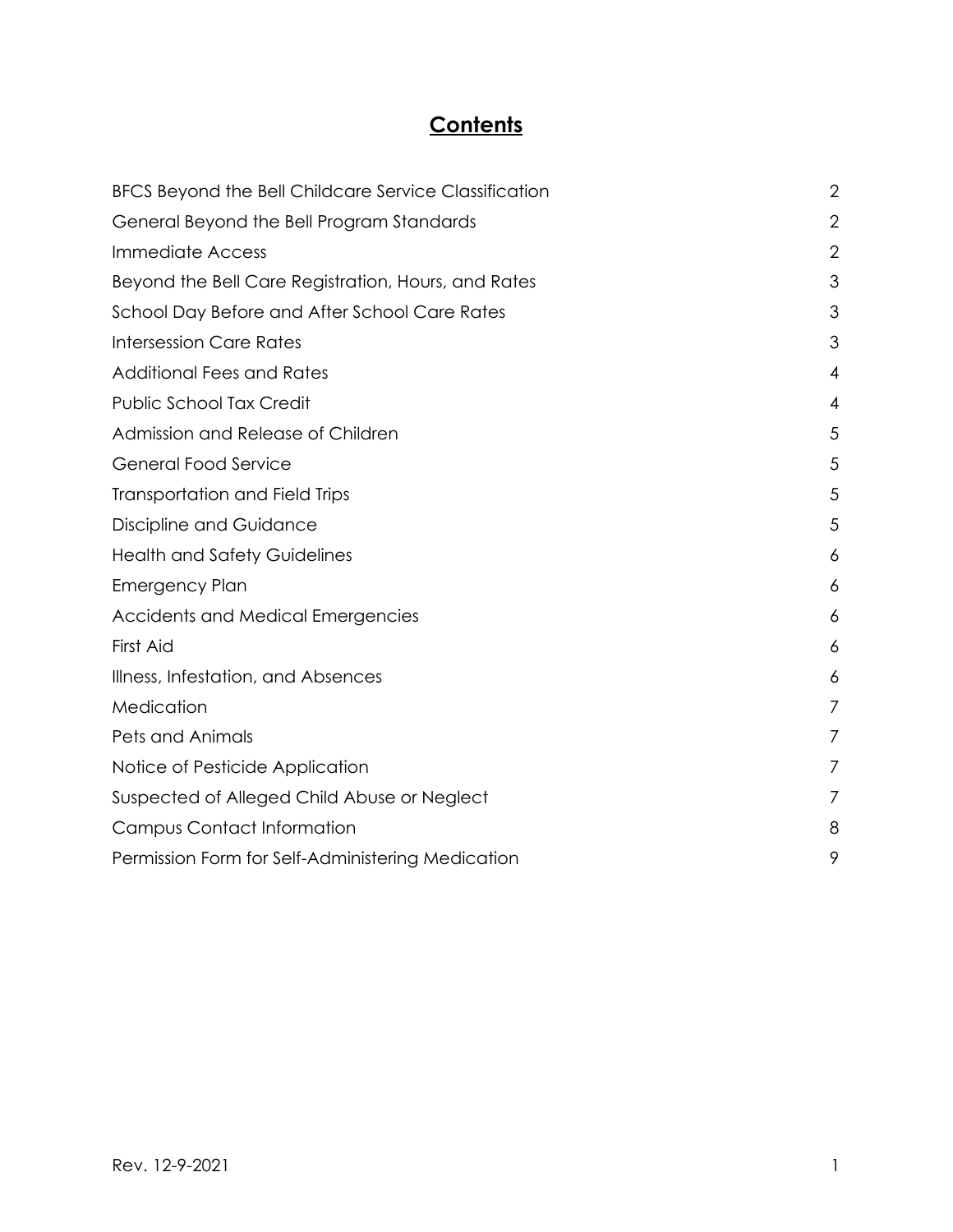### **BFCS Beyond the Bell Childcare Service Classification**

The BFCS Beyond the Bell Program is not a licensed childcare facility, and staff will not physically restrain children who insist on leaving without permission (ARS 36-882). It is the guardian's responsibility to advise their child if he/she may or may not leave. Participants must be currently enrolled as a student at BFCS.

#### <span id="page-2-0"></span>**General Beyond the Bell Program Standards**

The BFCS Beyond the Bell Program prioritizes the health, safety, or welfare of an enrolled child. The Beyond the Bell Program will offer child care services to students enrolled at Benjamin Franklin Charter School before school, after school, and during school breaks. Beyond the Bell does not provide services on weekends or recognized holidays.

The Beyond the Bell Program will:

- Ensure that a staff member supervises enrolled children and provide at least one employee for every fifteen children in attendance during program hours.
- Provide age-appropriate activities, toys, materials, and equipment to each child enrolled.
- Ensure that materials and equipment are located in areas accessible to enrolled children.
- Ensure that an enrolled child will be placed in an age-appropriate or developmentally-appropriate group.
- Provide additional homework completion opportunities to children enrolled in after-school clubs that conflict with the after-school homework club.
- Ensure that temperatures will be maintained between 68 degrees and 82 degrees in each room used by enrolled children.
- Ensure that if an enrolled child remains in the bathroom for more than 3 minutes, the supervising staff member checks on the child to ensure the child's safety.
- Communicate any concerns or issues with parents or guardians immediately.

#### **Immediate Access**

The campus administrator shall ensure that the following individuals are allowed immediate access to facility premises during hours of operation:

- A parent or guardian of an enrolled child or an individual designated, in writing, by the parent of an enrolled child
- A representative of:

a. the Arizona Department of Health Services - Bureau of Child Care Licensing,

b. the local health department,

c. Child Protective Services, or

d. the local fire department or State Fire Marshal.

Note: "immediate" means without restriction, delay, or hesitation (R9-5-101 [59]).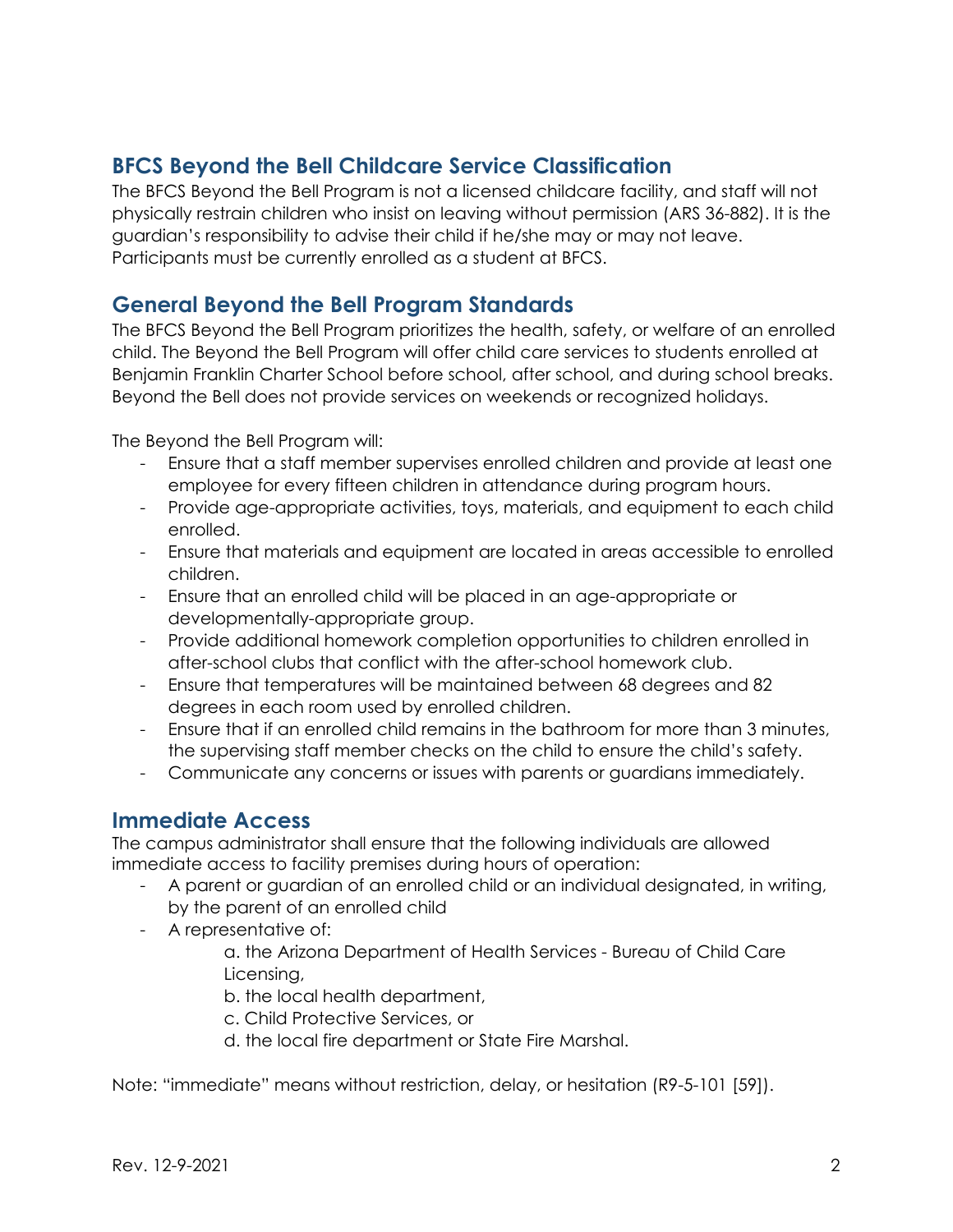### **Beyond the Bell Care Registration, Hours and Rates**

Registration is completed through SchoolAdmin. Click on the link below, log in, or, if you have not established a Benjamin Franklin Charter School portal account, please create one. Once you log in/create your account, you will be able to select "Beyond The Bell After School Program" listed under Optional Checklist Items.

#### <http://bfcsaz.schooladminonline.com/portal/authenticate/5b3bcy8c>

To reserve days and make payments, visit: [www.Boonli.com](http://www.boonli.com)

Parents will only pay for days as they are needed. In order to attend, students must be registered with completed payments before attending Beyond the Bell programs. Late registrations may be accepted for a drop-in rate if sufficient staffing is available.

#### **School Day Before and After-School Care Rates**

| <b>Session</b>       | <b>Before School</b><br>$(6:00-7:30$ AM) | <b>After School</b><br>$(3:00-6:00$ PM) | <b>Before and After</b><br>School<br>$(6:00-7:30$ AM)<br>$(3:00-6:00$ PM) | <b>Half Day</b><br>$(12:00-6:00 \text{ PM})$ |
|----------------------|------------------------------------------|-----------------------------------------|---------------------------------------------------------------------------|----------------------------------------------|
| Fee                  | \$5 per child                            | \$10 per child                          | \$15 per child                                                            | \$20 per child                               |
| <b>Discount</b>      | 10% for siblings                         |                                         |                                                                           |                                              |
| Must<br>register by: | 4:00 PM the night<br>before service      | $2:00$ PM the<br>day of service         | 4:00 PM the night<br>before service                                       | 10:00 AM the<br>day of service               |
| Drop-in<br>rate      | Additional \$5 per<br>child              | Additional \$5<br>per child             | Additional \$10 per<br>child                                              | Additional \$5<br>per child                  |

#### **Intersession Care Rates (Care offered during school breaks)**

| <b>Session</b>    | <b>Half Day</b><br>$(6:00$ AM-12:00 PM or 12:00-6:00 PM) | <b>Full Day</b><br>$(6:00$ AM-6:00 PM) |
|-------------------|----------------------------------------------------------|----------------------------------------|
| Fee               | \$8                                                      | \$16                                   |
| <b>Discount</b>   | No sibling discount offered during intersession breaks   |                                        |
| Must register by: | Friday at 4:00 PM the week before care                   |                                        |
| Drop-in rate      | Additional \$5 per child, per day                        |                                        |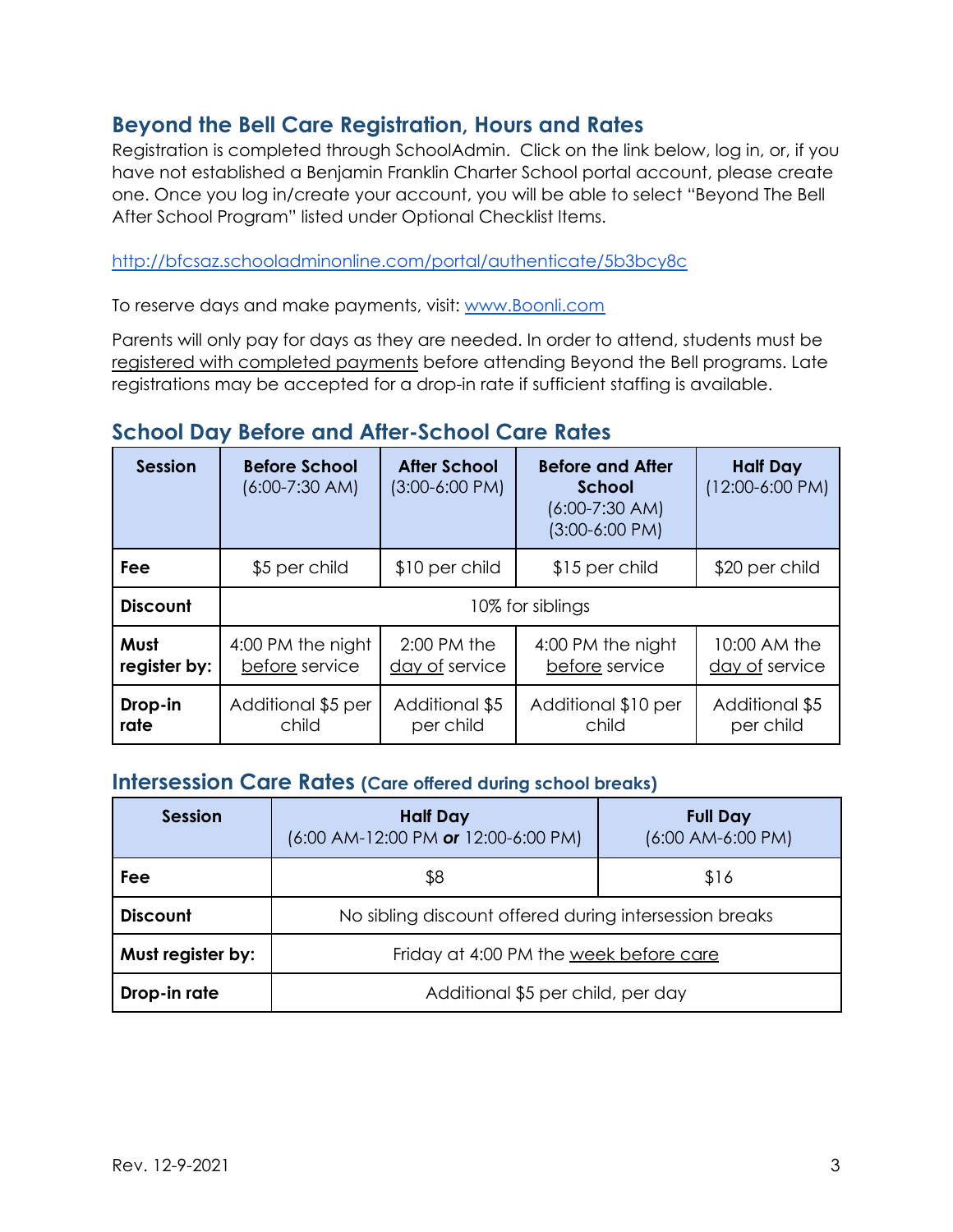#### **Additional Fees and Rates**

Registration Fee: With the implementation of this new program, we are waiving the first year's annual registration for the 2021-2022 school year. Beginning in the summer of 2022, registration fees will be assessed as follows:

- \$35 per semester
- \$20 per summer
- \$70 per year, including summer care

Drop-in Rates: Registration for the day must be entered and paid for in the registration system (Boonli) by the registration cut-off times. Late registrations may be accepted if sufficient staffing is in place for a drop-in rate of \$5.00 per child per session. In order to take advantage of the drop-in rate, children must be registered to attend Beyond the Bell. Call the school office to check for availability after the registration cut-off times.

Late Fees: A fee of \$1.00 per family will be charged every minute beginning at 6:01pm. Late fees must be paid in full before the child returns to the program. After a child is picked up late from the program three times, a child may be dismissed from the program for a period of time.

Discounts:

- Siblings: School day rates are discounted 10% for siblings. Summer and Intersession rates are discounted from the regular school day rates, so no further discounts are offered. If you are in need of tuition assistance, please reach out to the school administrator.
- BFHS Shuttle Riders: Siblings of BFHS shuttle riders may attend the program for free while waiting for a sibling riding the BFHS shuttle. The BFHS shuttle does not operate on half days.
- First Responders: At the request of the parents, a one-time, one-month tuition waiver will be applied for children of first responders and military families. Thank you for your service to our community.
- Employees: Tuition is waived for Beyond the Bell employees while on duty. During scheduled work hours, children of BFCS employees may attend the Beyond the Bell Program free of charge.

#### **Public School Tax Credit**

Arizona taxpayers may use their public school tax credit donations to pay for the Beyond the Bell Program. The maximum credit allowed is \$400 for married filing joint filers and \$200 for single heads of household and married filing separate filers.

#### **Admission and Release of Children**

Each morning, enrolled children in the before-school program will be released to the playground when gates are opened to all BFCS students at 7:30 AM. Each afternoon, enrolled children will go to homework club after school. After homework club, enrolled children will be escorted to the Beyond the Bell Program room. The Program Director will collect daily attendance records and ensure each Beyond the Bell staff member documents children's attendance and their arrival and departure, including any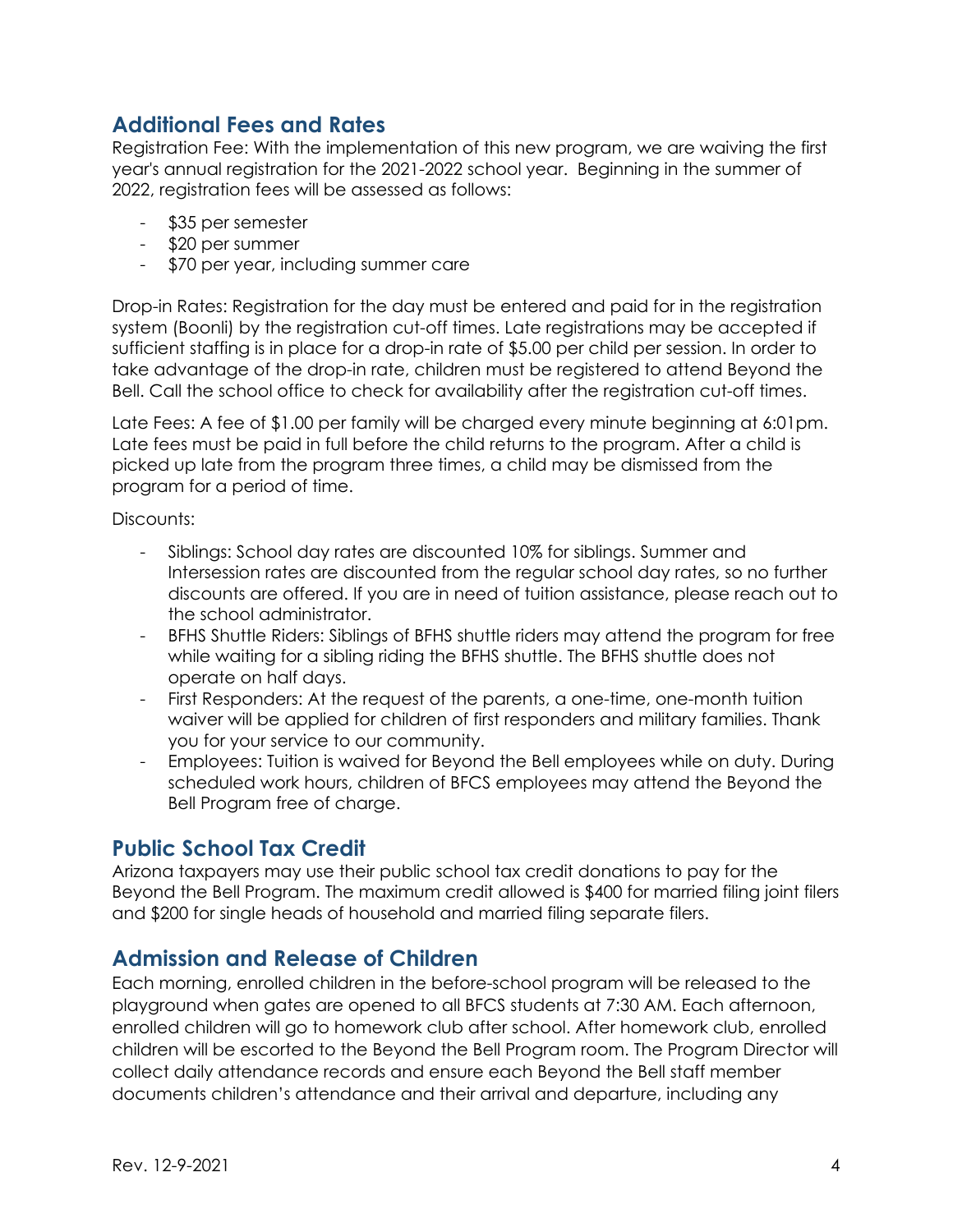temporary absences of the child from the activity area. The program shall not release the enrolled child to an individual other than the child's parent or an individual designated, in writing, by the child's parent.

A school administrator will ensure that any individual that is not a staff member who is on facility premises where enrolled children are present is checked in at the office before entering the building.

#### **General Food Service**

BFCS Beyond the Bell Program will offer snacks to all enrolled students.

#### **Transportation and Field Trips**

BFCS Beyond the Bell Program will not provide transportation or conduct field trips during the school year. Field trips may be offered during intersession care at an additional cost.

#### **Discipline & Guidance**

The BFCS Beyond the Bell Program shall ensure that a staff member:

- Defines and maintains consistent and reasonable guidelines and limitations for an enrolled child's behavior;
- Teaches, models, and encourages orderly conduct, personal control, and age-appropriate behavior;
- Explains to an enrolled child why a particular behavior is not allowed, suggests an alternative, and assists the enrolled child to become engaged in an alternative activity.

A staff member may be allowed to separate an enrolled child from other enrolled children for unacceptable behavior. The separation period shall be for no longer than three minutes after the enrolled child has regained control or composure. A staff member shall not allow an enrolled child to be separated for longer than ten minutes without the staff member interacting with the child. If this break time does not result in the needed change to behavior, then the three-step discipline plan may be enacted:

Step One: Verbal notice to parents

Step Two: Written notice to parents

Step Three: Meeting with parents, Beyond the Bell Program Director, and school administrator to consider additional options or possible dismissal from the program for a period of time.

Severe disruptions including, but not limited to, swearing, insubordination, disrespect, and fighting will result in the student being referred immediately to the assistant principal or principal and may result in dismissal from the program.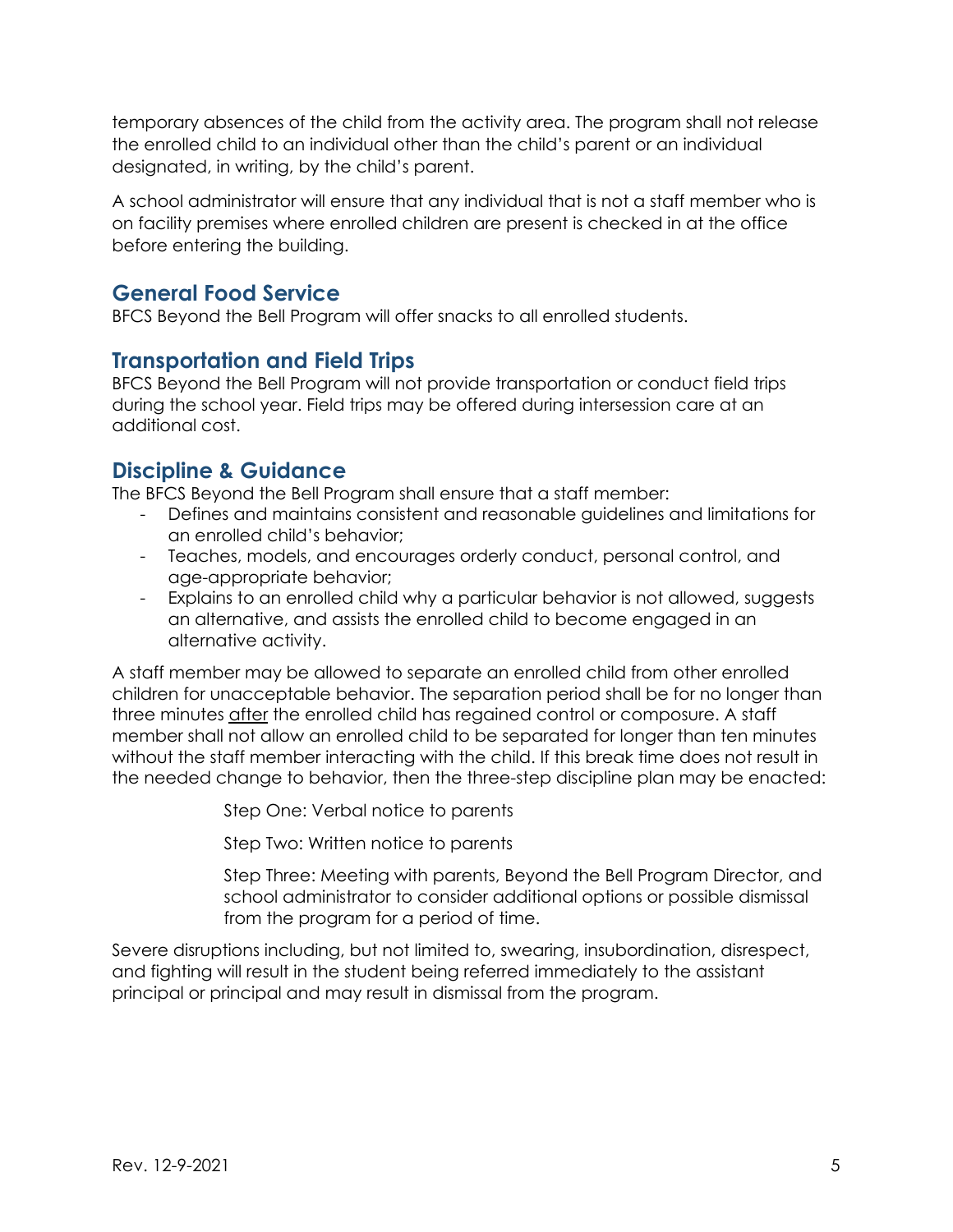The BFCS Beyond the Bell Program does not use or permit any method of discipline that could cause harm to the health, safety, or welfare of an enrolled child such as:

- Corporal punishment
- Abusive language
- Discipline associated with eating, napping, sleeping, toileting, or medication
- Mechanical restraint
- Discipline administered to any enrolled child by another enrolled child

#### **Health and Safety Guidelines**

#### **Emergency Plan**

BFCS Beyond the Bell Program shall prepare and date a written fire and emergency plan. BFCS Beyond the Bell Program shall post, near an activity area or a room's designated exit, a building evacuation plan that details the designated exits from the activity area or room and the facility. At least once a month, and at different times of the day, staff must conduct an unannounced fire and emergency evacuation drill.

#### **Accidents and Medical Emergencies**

The school health assistant will not be available during the hours of operation. If while attending a facility an enrolled child has an accident, injury, or emergency that, based on evaluation by a staff member, requires medical treatment by a health care provider, the program director or school administrator shall ensure that a staff member:

- 1. Notifies the enrolled child's parent immediately after the accident, injury, or emergency;
- 2. Contacts emergency professionals, if needed;
- 3. Completes a description of the accident, injury, or emergency, including the date, time and location of the accident, injury, or emergency; the method used to notify the enrolled child's parent; and the time the enrolled child's parent was notified.

#### **First Aid**

BFCS Beyond the Bell Program shall ensure that there is a first aid kit on facility premises that contains first aid supplies in a quantity sufficient to meet the needs of enrolled children including the following:

- 1. Sterile bandages including adhesive bandages of assorted sizes, sterile gauze pads, and sterile gauze rolls
- 2. Antiseptic solution or sealed antiseptic wipes
- 3. A pair of scissors
- 4. Adhesive tape
- 5. Single-use, non-porous gloves
- 6. Reclosable plastic bags of at least one-gallon size
- 7. Digital thermometer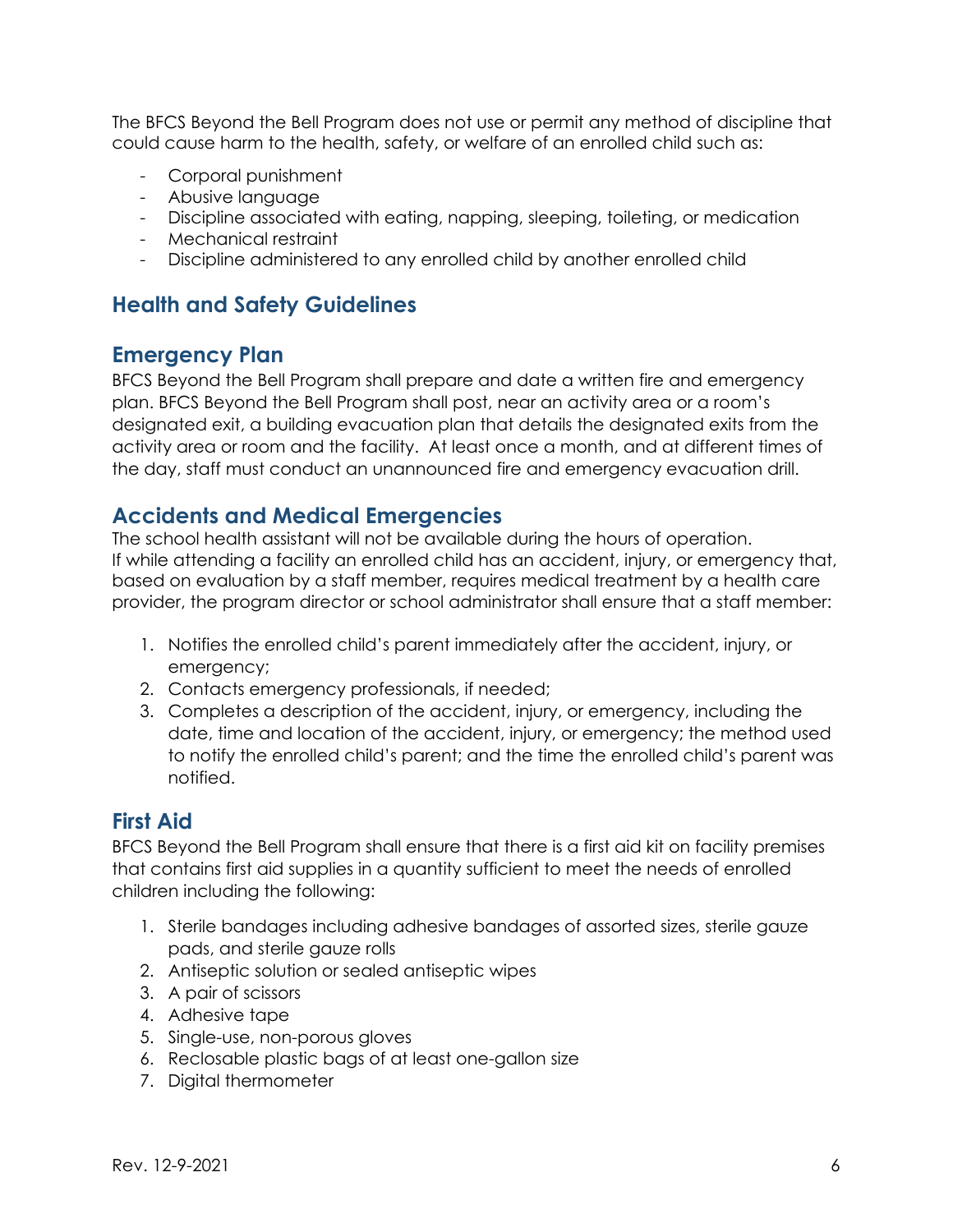BFCS Beyond the Bell Program shall ensure the first aid kit is accessible to staff members but inaccessible to enrolled children.

#### **Illness, Infestation and Absences**

BFCS Beyond the Bell Program shall not permit an enrolled child to remain at the facility if a staff member determines that the enrolled child shows signs of illness or infestation. If an enrolled child exhibits signs of illness or infestation at a facility, a staff member will:

- 1. immediately separate the enrolled child from other enrolled children, and
- 2. immediately notify the enrolled child's parent by telephone to arrange for the enrolled child's departure from the facility.

Students are permitted to be in attendance at Beyond the Bell under the following conditions:

- fever free for 24 hours without medication
- no vomiting for 24 hours without medication and able to eat 2 meals without vomiting
- no diarrhea for 24 hours without medication
- sore throat and other symptoms (nasal congestion, coughing, etc) are improved
- in attendance at school that same day

#### **Medication**

BFCS Beyond the Bell Program does not allow or administer prescribed or nonprescription medication during before- or after-school care.

During intersession care, parents may authorize children to self-administer prescription medication with the approval and supervision of an employee. Prescription medication self-administration permission forms will be provided by the Beyond the Bell director at the parent's request.

Diagnosis and treatment of illness and the prescribing of drugs are never the responsibility of a school employee and should not be practiced by any school personnel. In case of an emergency, especially anaphylactic reaction or risk of such reaction, a trained staff member may administer emergency oral or injectable medication to any student in need thereof on school grounds, in a school building, or at a school function, according to the order of the student's health care provider as written in the student's health care plan.

#### **Pets and Animals**

Pets and animals are prohibited in the BFCS Beyond the Bell Program (with the exception of service animals).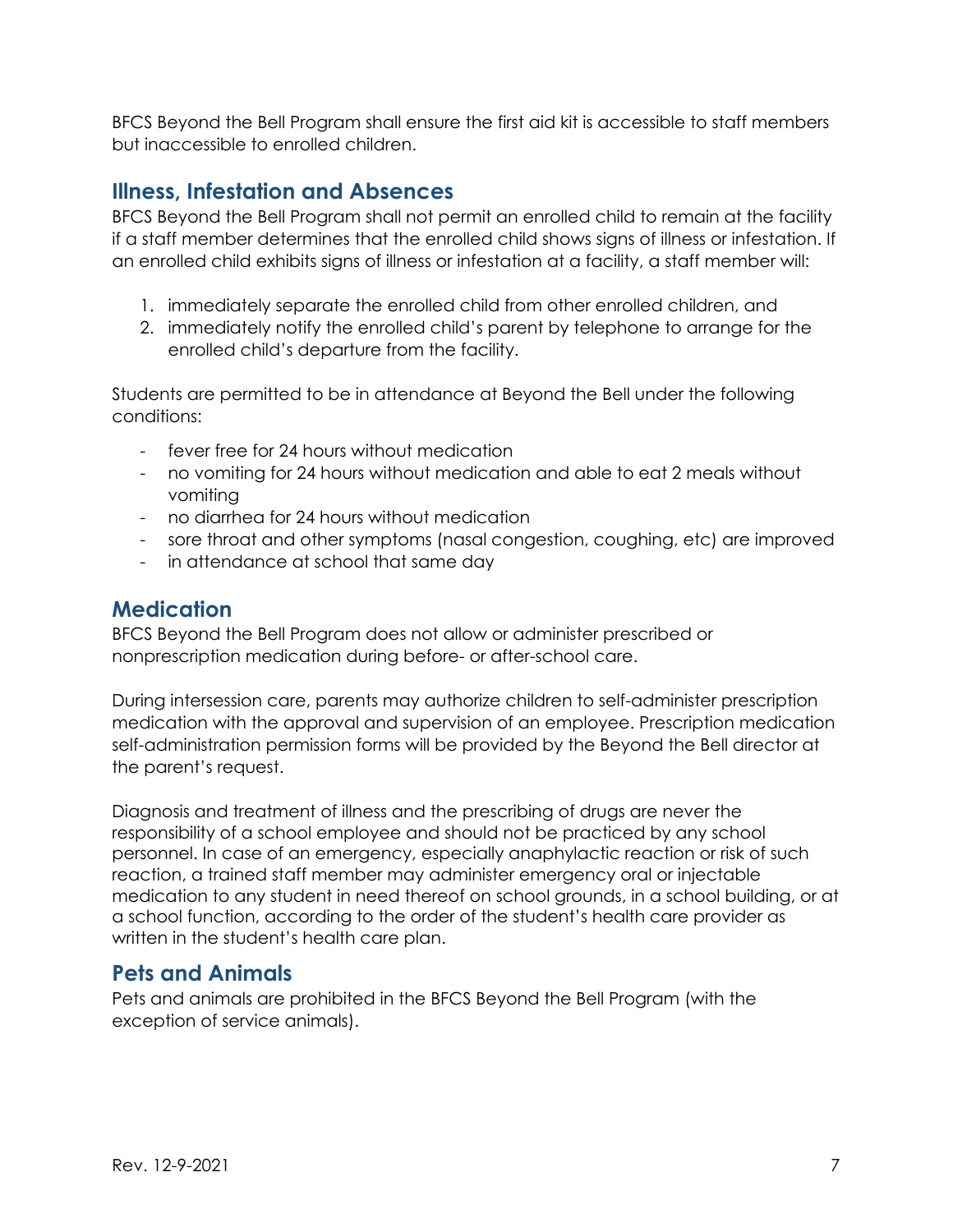#### **Notice of Pesticide Application**

The BFCS Beyond the Bell Program will provide notification of pesticide application at the entrance of the facility, at least 48 hours before a pesticide is applied on the facility's premises. The pesticide notice shall include the date and time of the pesticide application and a statement that written pesticide information is available from the school office upon request.

#### **Suspected or Alleged Child Abuse or Neglect**

All BFCS employees shall report suspected or alleged child abuse or neglect to Deprtment of Child Safety (DCS) or to a local law enforcement agency. The staff member shall also send documentation to DCS and any local law enforcement agency previously notified within 3 days of the initial report and maintain documentation on facility premises for 12 months after the date of a report. The Principal shall report suspected or alleged child abuse by a staff member to DCS and to a local law enforcement agency. The Principal shall also send documentation to DCS and to any law enforcement agency previously notified within 3 days of the initial report and maintain documentation of a child abuse report on facility premises for 12 months after the date of the report.

#### **Contact Information**

| <b>Crismon Campus Office Number</b>                   | <b>Phone</b>   | Email                     |
|-------------------------------------------------------|----------------|---------------------------|
| <b>Beyond the Bell Phone Number</b>                   | (480) 549-2418 | mdupree@bfcsaz.com        |
| <b>Principal: Kevin Ball</b>                          | (480) 987-0722 | kball@bfcsaz.com          |
| <b>Assistant Principal: Evan Hayes</b>                | (480) 987-0722 | efaulknerhayes@bfcsaz.com |
| <b>Beyond the Bell Director:</b><br><b>Mya Dupree</b> | (480) 987-0722 | mdupree@bfcsaz.com        |

| <b>Gilbert Campus Office Number</b>                       | <b>Phone</b>   | Email                 |
|-----------------------------------------------------------|----------------|-----------------------|
| <b>Beyond the Bell Phone Number</b>                       | (480) 549-2596 | tzamudio@bfcsaz.com   |
| <b>Principal: Jennifer Hawks</b>                          | (480) 632-0722 | jhawks@bfcsaz.com     |
| <b>Assistant Principal: Brandi</b><br>Sanderson           | (480) 632-0722 | bsanderson@bfcsaz.com |
| <b>Beyond the Bell Director: Taylor</b><br><b>Zamudio</b> | (480) 632-0722 | tzamudio@bfcsaz.com   |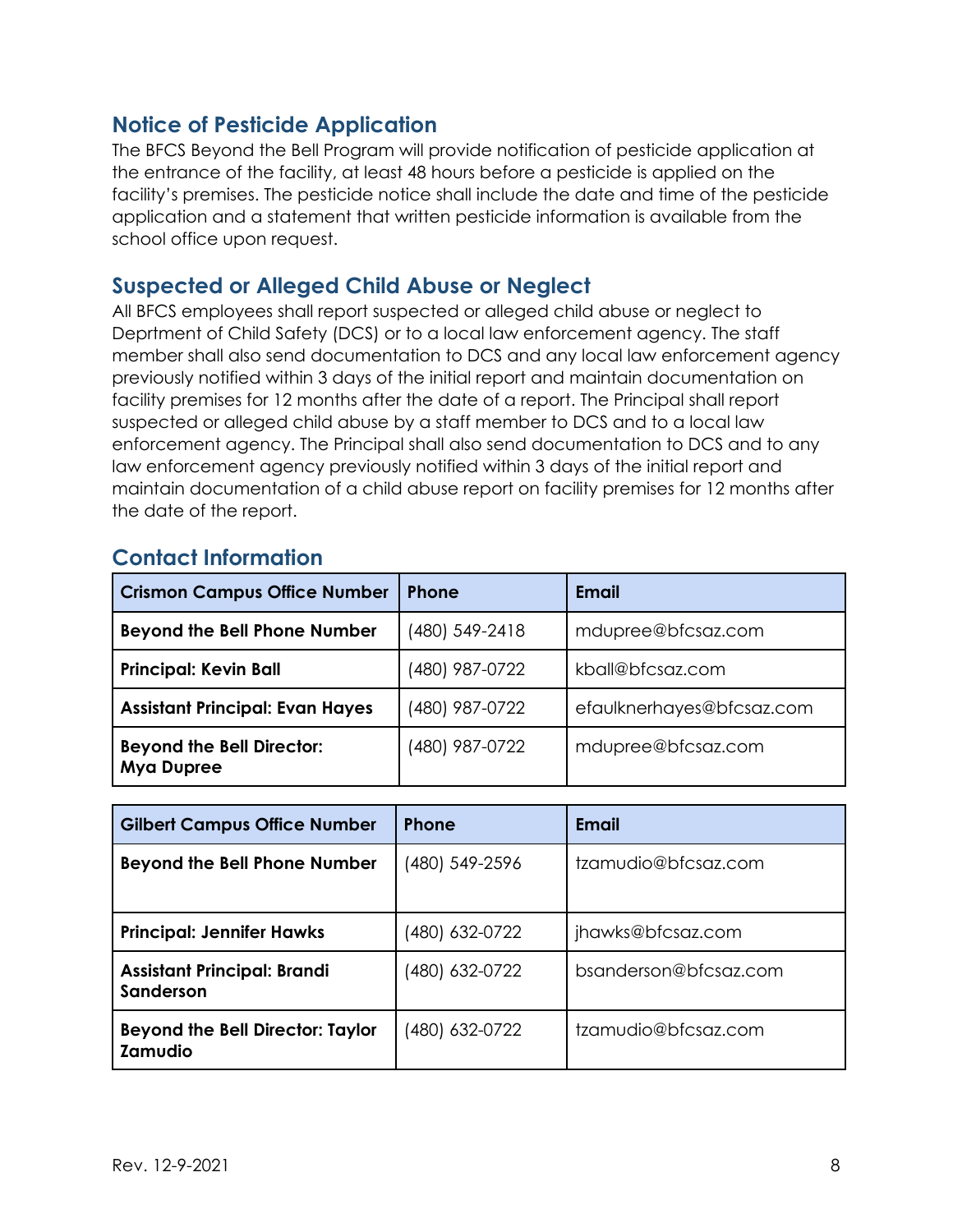<span id="page-9-0"></span>

| <b>Power Campus Office Number</b>                          | <b>Phone</b>   | Email                 |
|------------------------------------------------------------|----------------|-----------------------|
| <b>Beyond the Bell Phone Number</b>                        | (480) 549-3473 | karnold@bfcsaz.com    |
| <b>Principal: Paula Jensen</b>                             | (480) 677-8400 | pjensen@bfcsaz.com    |
| <b>Assistant Principal: Linda</b><br>Henderson             | (480) 677-8400 | Ihenderson@bfcsaz.com |
| <b>Beyond the Bell Director: Kristina</b><br><b>Arnold</b> | (480) 677-8400 | karnold@bfcsaz.com    |

#### **Administering Medicine During Intersession Care Settings**



BFCS strongly recommends that all medications be given at home by the parent or guardian whenever possible. When this is not possible, school personnel, who are working in the Beyond the Bell intersession care program, may support students in self-administering medication. "Medication" means prescribed drugs and medical devices that are controlled by the U.S. Food and Drug Administration and are ordered by a healthcare provider.

In order for Beyond the Bell employees to support students in self-administering medication, the following criteria must be met:

- 1. Medications to self-administer must be necessary to the health and ability to participate in the intersession care program. Approval from a school administrator is required.
- 2. The self-administering medication option is only available during the longer hours offered during intersession care.
- 3. The parental permission form for self-administering medication in the intersession care setting must be completed.
- 4. Prescription medicine must be sent to the school in the original packaging with name dosage, name of medication, and expiration date.
- 5. Beyond the Bell employees may support a student with self-administration of a prescription drug only in compliance with the written prescription instructions and written parental directions.
- 6. The campus administrator or program director will store any medication to be administered in a securely locked storage container.

#### **Permission Form for Self-Administering Medication in the Intersession Care Setting**

I have received and read the Self-Administered Medication Policy. I hereby give permission for the prescribed medication to be self-administered by my child under the direction and with the support of the program employee during the intersession care program hours. My child is capable and has been instructed in the proper method of self-administering this medication needed for an illness that may affect the health and ability of my child to participate in the intercession care program.

I give parental consent for my child to self-administer this medication with the full understanding and acknowledgement that Benjamin Franklin Charter School shall incur no liability as a result of any injury resulting from the self-administration of medication. I further indemnify and hold harmless Benjamin Franklin Charter School and its employees against any claims arising from my child's self-administration of medication.